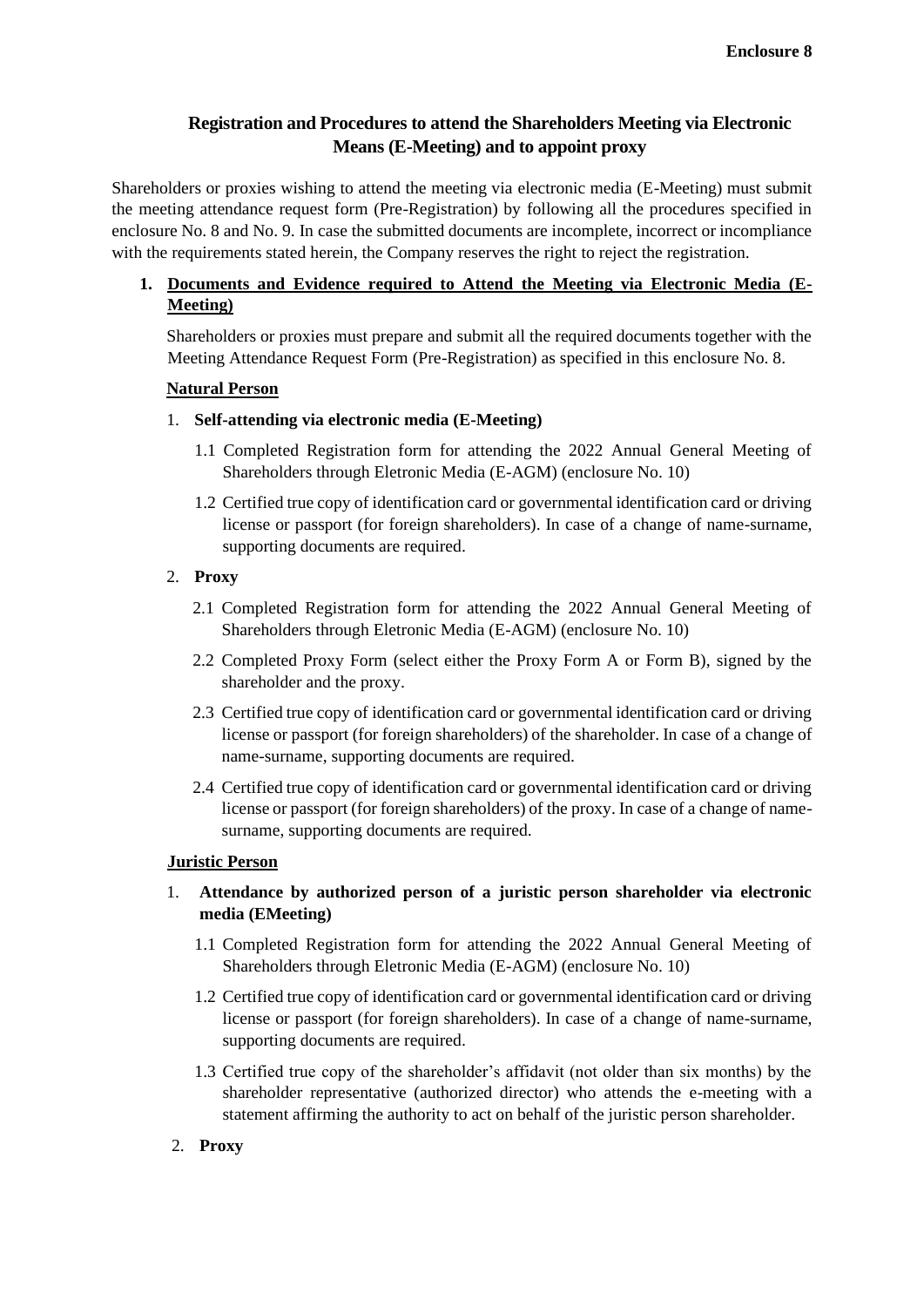- 2.1 Completed Registration form for attending the 2022 Annual General Meeting of Shareholders through Eletronic Media (E-AGM) (enclosure No. 10)
- 2.2 Completed Proxy Form (select eitherthe Proxy Form A or Form B), signed by the authorized person of the juristic person shareholder and the proxy.
- 2.3 Certified true copy of identification card or governmental identification card or driving license or passport (for foreign shareholders) of the authorized person of the juristic person shareholder. In case of a change of name-surname, supporting documents are required.
- 2.4 Certified true copy of the shareholder's affidavit (not older than one year) by an authorized person with a power of attorney (if any). The required documents must show a statement affirming that the person signing the Proxy Form has the authority to act on behalf of the juristic person shareholder.
- 2.5 Certified true copy of identification card or governmental identification card or driving license or passport (for foreign shareholders) of the proxy. In case of a change of namesurname, supporting documents are required.
- 3. **Custodian in Thailand authorized to act on behalf of foreign investors as a depositary and administrator of shares**
	- 3.1 Required documents are the same as specified for a juristic person under clause 1 or 2.
	- 3.2 In case foreign investors authorize the Custodian to sign the Proxy Form on their behalf,

additional documents are required as follows:

- (1) Power of Attorney from foreign investors granting the Custodian authority to sign the Proxy Form on their behalf.
- (2) CustodianLetter certifying that the person signing the Proxy Form on behalf of foreign investors is licensed to operate Custodian business.

In case the original documents are not in English, the English translation shall be prepared and certified true and correct by the shareholder or authorized person of such juristic person shareholder.

# **2. Procedures for Proxy Appointment**

The Department of Business Development, Ministry of Commerce has specified 3 Proxy Forms pursuant to the Notification of the Department of Business Development regarding Prescription of Proxy Letter Forms (No. 5) B.E. 2550 (2007) as follows:

- Form A is a general proxy form which is simple and not complicated.
- Form B is a proxy which clearly specifies the items for which a proxy is granted.
- Form C is a form used only in case of a shareholder being a foreign person and has appointed a custodian in Thailand to act as a depositary and administrator of shares.

The Company provides Proxy Form A and Form B as specified by the Department of Business Development, Ministry of Commerce as attached herewith or the shareholders may download them from <https://investor.gsteel.com/en/shareholder-information/shareholder-meeting>

The Office of the Securities and Exchange Commission has stipulated the Notification of the Capital Market Supervisory Board Tor Jor. 79/2564, Criteria for the Proxy Solicitation to Attend the Meeting and Vote on the Shareholders'Behalf, dated December 29, 2021, effective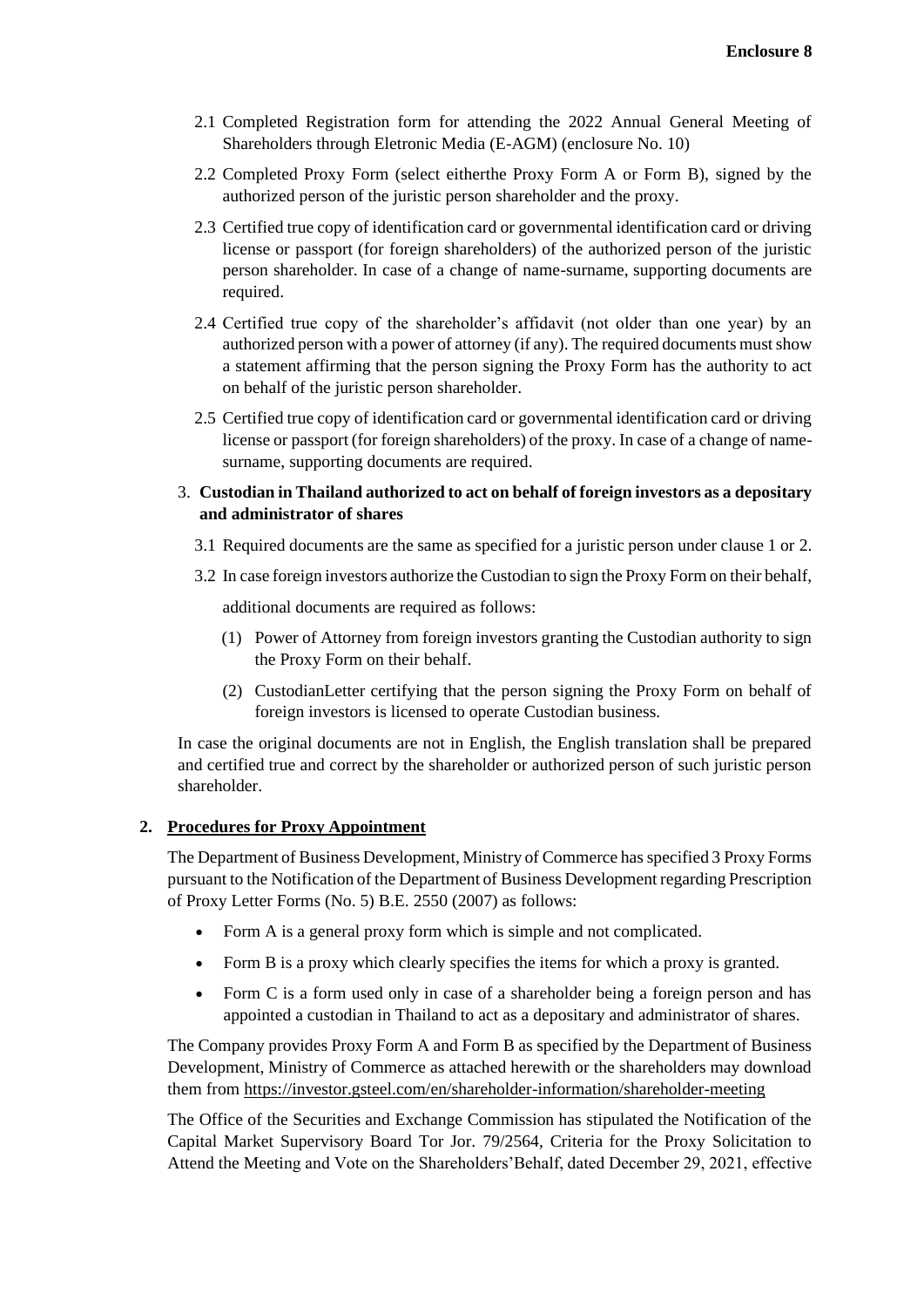from January 16, 2022. For more detailed information, please kindly download the notification from [www.sec.or.th.](http://www.sec.or.th/)

A shareholder who could not attend the E-Meeting by himself/herself may appoint a proxy according to the following procedures:

- a. Complete only one of the Proxy Forms attached herewith. A shareholder who does not appoint the Custodian shall use either Proxy Form A or Form B.
- b. Appoint a person as per a shareholder' intention or an independent director of the Company as a proxy by filling in the name including details of the person who the shareholder would like to appoint as his/her proxy or marking the box in front of the name of an independent director as specified by the Company on the Proxy Form for only one person to act as a proxy to attend the meeting.
- c. Allocation of shares to several proxies to vote in the meeting is not allowed. Also, a shareholder shall authorize the proxy to cast the votes equal to the total number of shares held by the shareholder. Authorizing less than the total number of shares is not allowed except for the Custodian appointed by foreign investors in accordance with Proxy Form C.
- d. Please affix Baht 20 stamp duty and specify the date of Proxy Form across such stamp duty. For the convenience of shareholders, the Company has prepared the stamp duty for the proxy.
- e. Appointment of a proxy to attend the meeting on behalf of the shareholder
	- *Appointment of a proxy to attend the E-Meeting on behalf of the shareholder*

The shareholder or proxy shall proceed with clause 1-2 and submit the Meeting Attendance Request Form (Document Uploading System) in advance to receive the username and password for the meeting registration according to the Attendance Procedures for the Annual general Meeting of Sharehlder shown in Enclosure No. 9 and send the original proxy form and supporting documents to the Company.

• *Appointment of an independent director as a proxy to attend the E-Meeting on behalf of the shareholder*

In case, the shareholder appoints an independent director as a proxy to attend the E-Meeting on behalf of the shareholder, the shareholder shall proceed with clause 1 - 2 and submit the original proxy form and supporting documents to the Company.

- f. Return the original completed Proxy Form and certified true copies of supporting documents to reach **the Office of Company Secretary , No. 88 PASO Tower, 18th Floor, Silom Road, Suriyawong, Bangrak, Bangkok 10500, by Monday, April 25, 2022,** so that the Company can review the documents prior to the Meeting.
- g. In case a shareholder desires to revoke the proxy, the shareholder must notify the Company of the revocation in a written form prior to commencement of the Meeting.

# **3. Submission of the Meeting Attendance Request Form (Document Uploading System)**

Shareholders or proxies who wish to attend the E-Meeting, please submit the Meeting Attendance Request Form (Pre-Registration) in advance to obtain username and password for the meeting registration. The Meeting Attendance Request Form and all required documents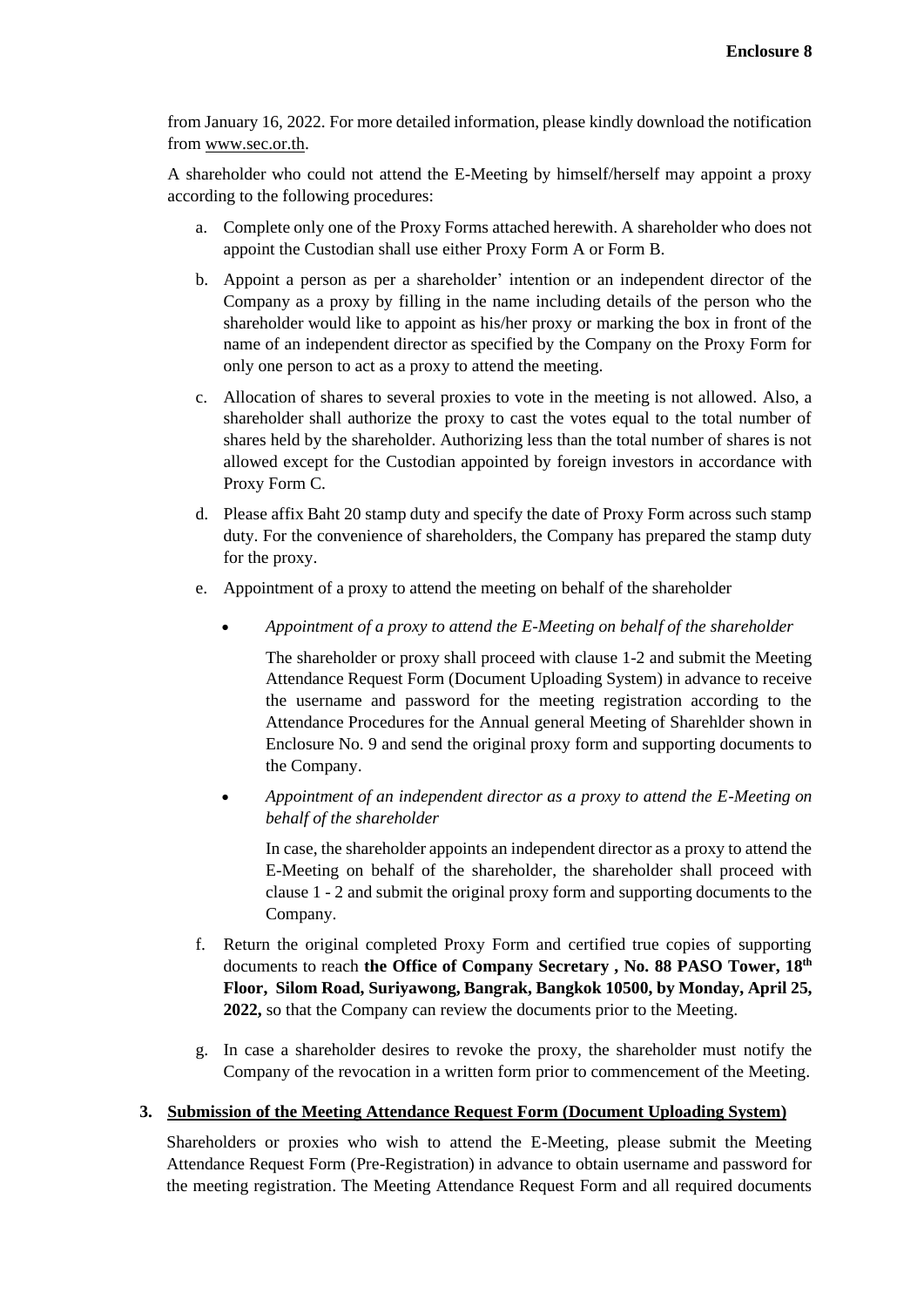can be submitted via Pre-Registration system in which the Company will open the system in advance from April 18, 2022until the meeting is adjourned. After the Company has verified and approved the submitted Pre-Registration, the shareholder will receive an approval notification email providing the username and password and a link for meeting registration prior 2 days before the shareholders' meeting date.

Shareholders or proxies can access the Document Uploading System at:

<https://gsteel.foqus.vc/registration/> or scan QR code



- a. After logging into the system, the shareholders or proxies must fill in the information as appeared on the system (which should be in line with the shareholders information determined as at the Record Date from the Thailand Securities Depository Co., Ltd.) to fill in through the system such as:
	- Securities holder registration number
	- Identification Card Number/Passport Number/ Registration Number for juristic person
	- E-Mail address for receiving the WebLink to attend the E-AGM, Username and Password for attending the E-AGM Meeting
	- Mobile Phone Number
	- The documents as shown in Clause 1-2.
- b. When the Company receives the documents according to clause 1-2 from shareholders or proxies. The Company will check the documents to confirm the right to attend the meeting. After that shareholders or proxies will receive an email informing the following details.
	- Username and Password
	- WebLink for attending E-AGM system
	- User manual

In case the request is rejected, the Shareholders will receive an e-mail to notify of the details and reason for rejection, then the Shareholder can submit an additional document or additionally submit a document to fix the rejected issue through the system.

- c. Please keep your username and password confidential. Do not disclose it to others and in case your username and password are lost or not received by April 27, 2022 , please contact Quidlab immediately, via the following channels:
	- Phone Number: 02-013-4322 or 080-008-7616
	- Email address[: info@quidlab.com](mailto:info@quidlab.com)
- d. Please study the manual on how to use the E-AGM meeting system that the Company has sent to you by e-mail carefully. The system will allow you to register for the meeting 1 hour before the start of the meeting. However, the live broadcast of the conference will only start at 09:30 hours.